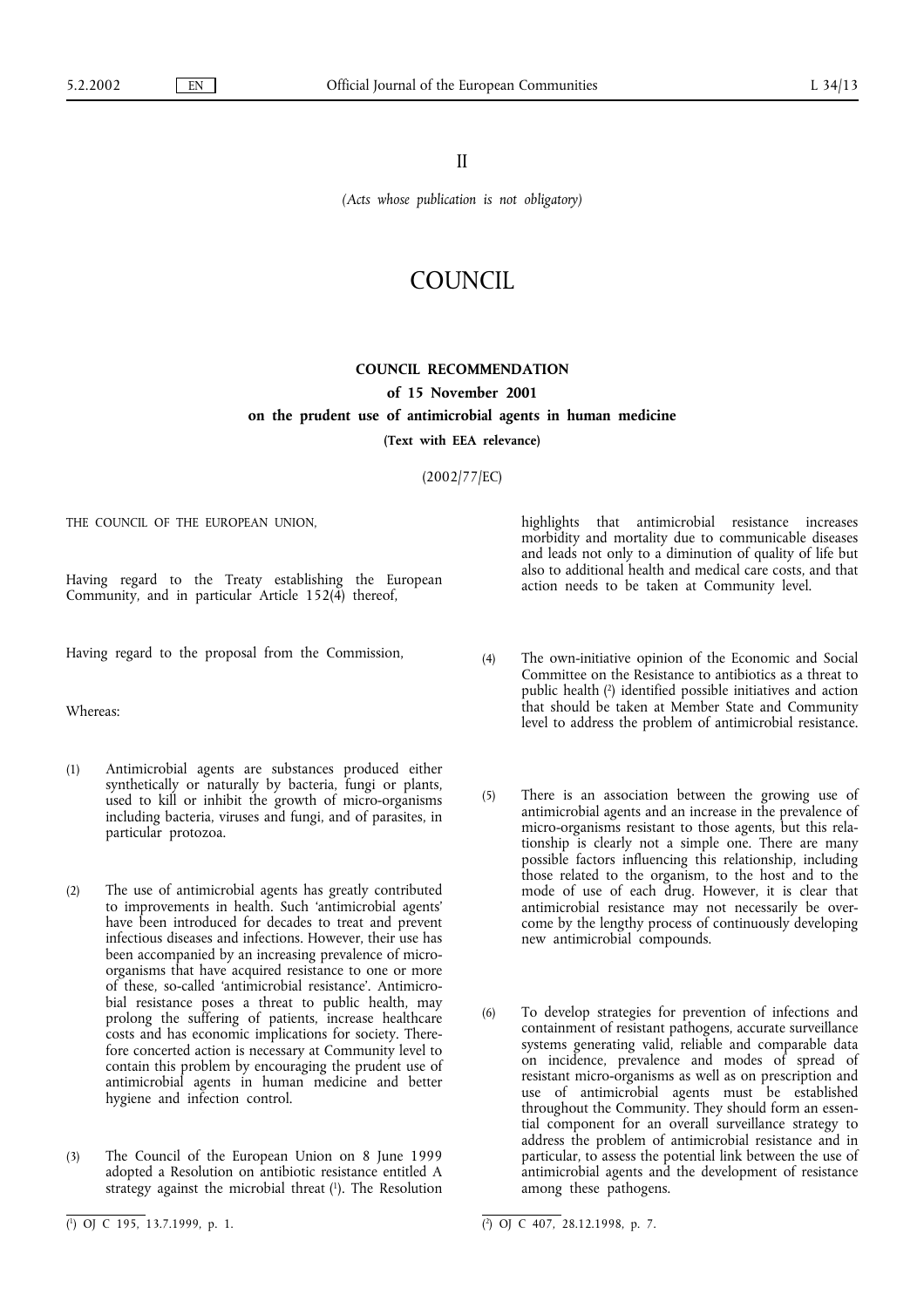- (7) An important step to avoid, or even reverse, further increases in resistant micro-organisms would be to reduce unnecessary and inappropriate use of antimicrobial agents. General principles and methods for the prudent use of these agents in humans must be identified, defined and implemented.
- (8) The European Antimicrobial Resistance Surveillance System (EARSS) and the European Surveillance of Antibiotic Consumption (ESAC) are Community funded monitoring programmes which aim at collecting standardised, harmonised and comparable data on antibiotic resistance and use.
- (9) Improved strategies for hygiene, infection control and infection prevention in hospitals and the community will help to limit the spread of resistant micro-organisms and will be an important step to reduce the quantities of antimicrobial agents used.
- (10) To bring about the necessary changes in prescribers' and patients' behaviour, health professionals and the general public need to be informed on the problem of antimicrobial resistance and associated factors by improved product information, by awareness-raising by adequate information and training during professional education and in-post training, as well as by information measures to the general public and specifically to the patients.
- (11) Support of research will be essential for tackling the problem of the modes of spread of antimicrobial resistance. Research could include *inter alia* the evaluation and cost effectiveness of intervention strategies to optimise antibiotic prescribing in hospitals and the community.
- (12) There is also a relationship between the occurrence of antimicrobial resistance in certain human pathogens and their occurrence in animals and the environment. Coordination between human, veterinary and environment sectors should be ensured and the magnitude of the relationship between the occurrence of antimicrobial resistant pathogens in humans, animals and the environment should be further clarified and therefore this Recommendation does not preclude further initiatives in other areas.
- (13) Measures taken by the Member States in this area, and the way they have taken into account this Recommendation, should be the object of reports at national and Community level.
- (14) In accordance with the principle of subsidiarity set out in Article 5 of the Treaty, any new measure taken in an area which does not fall within the exclusive competence of the Community, such as protection of the public

against the increase of infectious agents resistant to antimicrobial agents, may be taken up by the Community only if, by reason of the scale or effects of the proposed action, the objectives proposed can be better achieved by the Community than by Member States. Antimicrobial resistance, as is the case with communicable diseases, cannot be confined to a geographical region or Member State. Therefore, coordinated action at Community level is required,

HEREBY RECOMMENDS MEMBER STATES:

I. to ensure that specific strategies exist and are implemented targeted towards the prudent use of antimicrobial agents in the aim of containing the increase of pathogens resistant to these agents. These strategies should be based on the best available scientific evidence and should comprise measures in relation to surveillance, education, information, prevention and control, and research.

These specific strategies should pursue the following objectives:

- 1. establish or strengthen surveillance systems on antimicrobial resistance and the use of antimicrobial agents in order to:
	- (a) gather reliable, comparable data on the susceptibility of pathogens to antimicrobial agents and the infections caused by them. These data should allow time trend analysis and early warnings and monitoring of the spread of resistance at national, regional, and community level;
	- (b) collect data on prescription and use of antimicrobial agents at the appropriate levels to allow monitoring of overall use involving, among others, prescribers, pharmacists and other parties collecting such data.

These surveillance systems should be sustainable with clear regulation of data access and ownership. They should comply with the data protection regulations and guarantee the confidentiality and security of data. These systems should build upon existing national and international surveillance systems, using, wherever possible, internationally recognised classification systems and comparable methods;

- 2. implement control and preventive measures to support the prudent use of antimicrobial agents and contribute to limiting the spread of communicable diseases by:
	- (a) restricting systemic antibacterial agents to prescription-only use;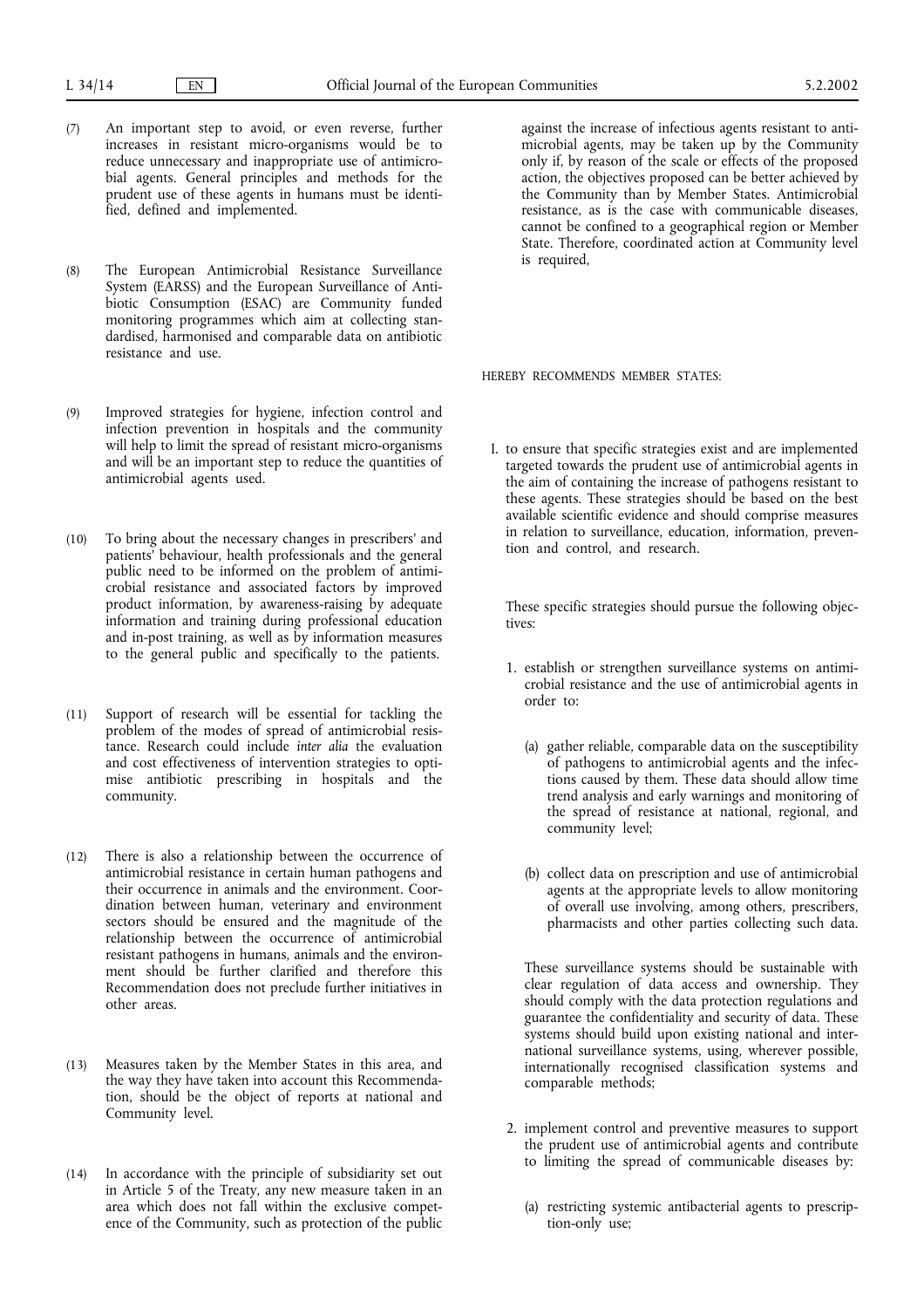- (b) setting guidelines for the use of other antimicrobial agents not subject to requirements for prescriptiononly use;
- (c) developing evidence-based principles and guidelines on good practice for the management of communicable diseases, to maintain the effectiveness of antimicrobial agents. These practices should include:
	- assessing the value of clinical and microbiological criteria for diagnosis of infections, including the use of rapid diagnostic tests,
	- optimising choice of drug, dosage and duration for the treatment and prevention of infections,
	- promoting optimal prescription practices for antibacterial agents subject to prescription-only use,
	- assessment of the need for changes in the guidelines for other antimicrobial agents not subject to prescription-only use;
- (d) establishing and implementing control systems on good practice of marketing of antimicrobial agents to ensure compliance with the evidence-based principles and guidelines on the prudent use of antimicrobial agents for the management of communicable diseases;
- (e) implementing hygiene and infection control standards in institutions (hospitals, child care facilities, nursing homes etc.) and in the community, and assessing their impact in the prevention of communicable diseases and the need for antimicrobial agents;
- (f) encouraging national immunisation programmes to progressively eliminate vaccine preventable diseases;
- 3. promote education and training of health professionals on the problem of antimicrobial resistance by:
	- (a) including teaching principles and guidelines on the appropriate use of antimicrobial agents into undergraduate and postgraduate training and in regular continuous training for physicians, infectious diseases clinicians, dentists, pharmacists and nurses and others in the medical professions;
	- (b) enhancing training on hygiene and infection control standards, thereby limiting the spread of microorganisms and thus eventually reducing the need for antimicrobial agents;
	- (c) training on immunisation programmes and their role in preventing infections, thereby reducing outbreaks of diseases and thus the demand for antimicrobial agents;
- 4. inform the general public of the importance of prudent use of antimicrobial agents by:
	- (a) raising awareness of the problem of antimicrobial resistance and encouraging realistic public expectations for prescribing of antimicrobial agents;
	- (b) launching information initiatives involving the patients on the importance of interventions to reduce the unnecessary use of antimicrobial agents, and on the principles and guidelines on good practice to motivate patients' adherence;
	- (c) highlighting the value of basic hygiene and the impact of vaccination programmes on reducing the need for antimicrobial agents;
- II. to have in place rapidly and if possible within one year of the adoption of this Recommendation an appropriate intersectoral mechanism for the coordinated implementation of the above strategies as well as for the purposes of information exchange and coordination with the Commission and the other Member States;
- III. to cooperate with the Commission and the other Member States on:
	- 1. the development of indicators to monitor prescribing practices of antimicrobial agents using the evidencebased principles and guidelines on good practice for the management of communicable diseases;
	- 2. the evaluation of these indicators once developed with regard to potential improvements of prescribing practices and feedback to prescribers;
	- 3. the further development of European surveillance and exchange of information at Community level through the Network on epidemiological surveillance and control of communicable diseases;
	- 4. the information and communication on national research initiatives relating to the containment of antimicrobial resistance, with emphasis on:
		- (a) the mechanisms of emergence and spread of antimicrobial resistance among humans and from animals to man;
		- (b) the relationship between antimicrobial resistance, resistance mechanisms, clonality, and use of antimicrobial agents;
		- (c) the results of intervention strategies in hospitals and the community to improve the prudent use of antimicrobial agents;
		- (d) the accuracy of diagnostic tools and the development of rapid and reliable diagnostic and susceptibility testing;